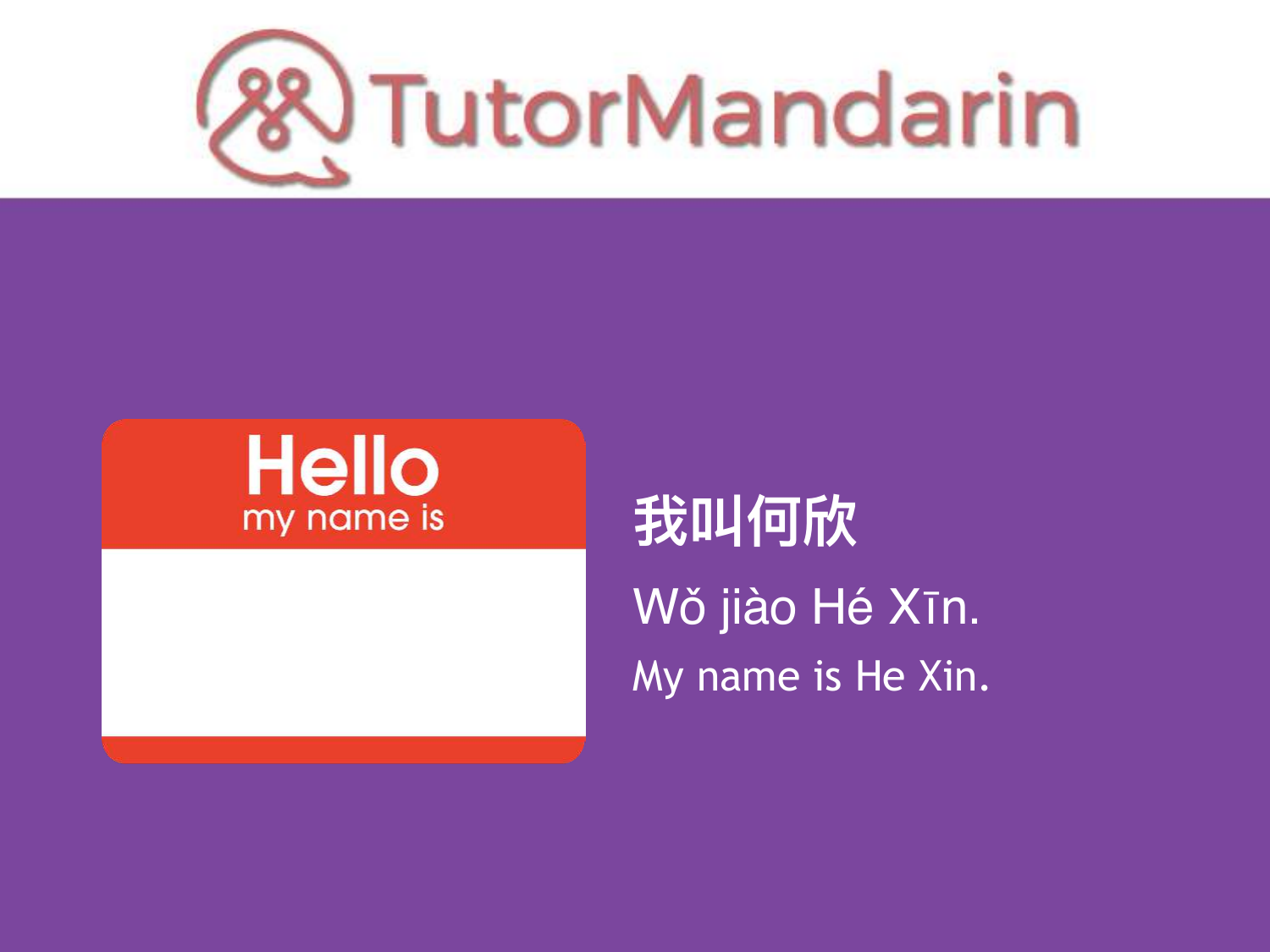



pronoun. I

### 我叫何欣。

Wǒ jiào Hé Xīn! My name is He Xin.



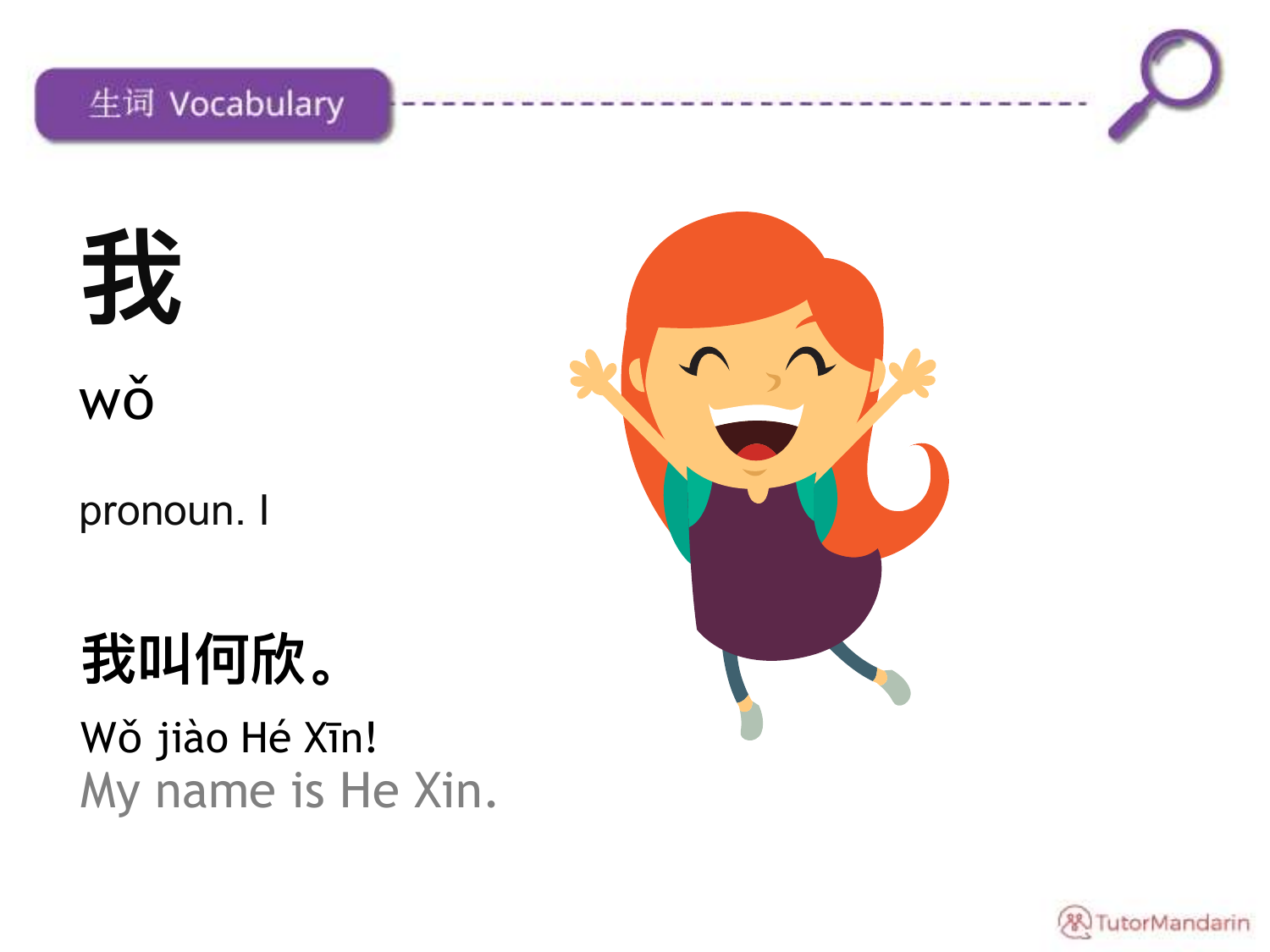

**叫** jiào

v. to be called

### **我叫张⽂。**

Wǒ jiào Zhāng Wén. My name is Zhang Wen.

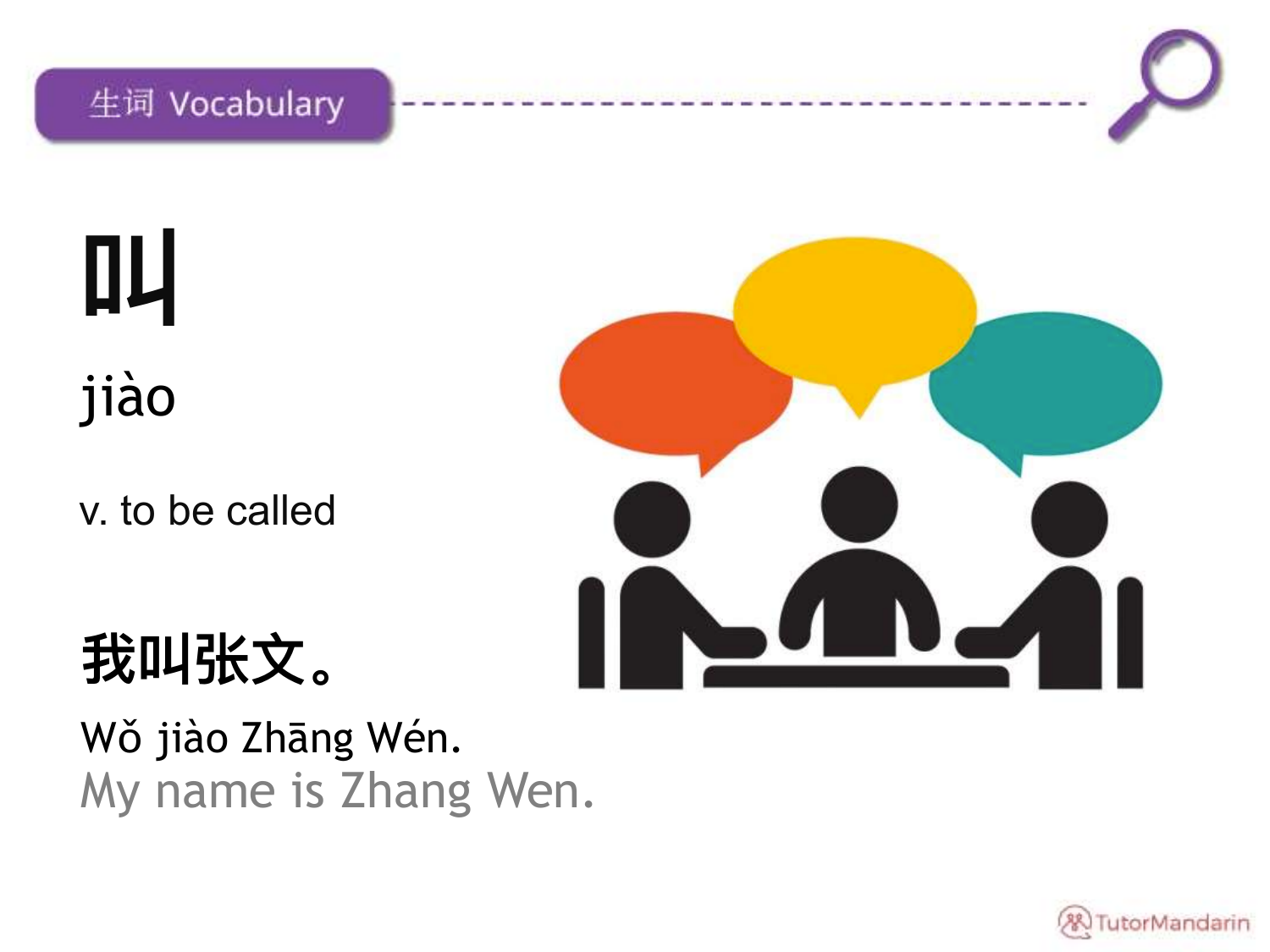



# **姓** xìng



v. sb's surname is

### **我姓何。**

Wǒ xìng Hé. My family name is He.

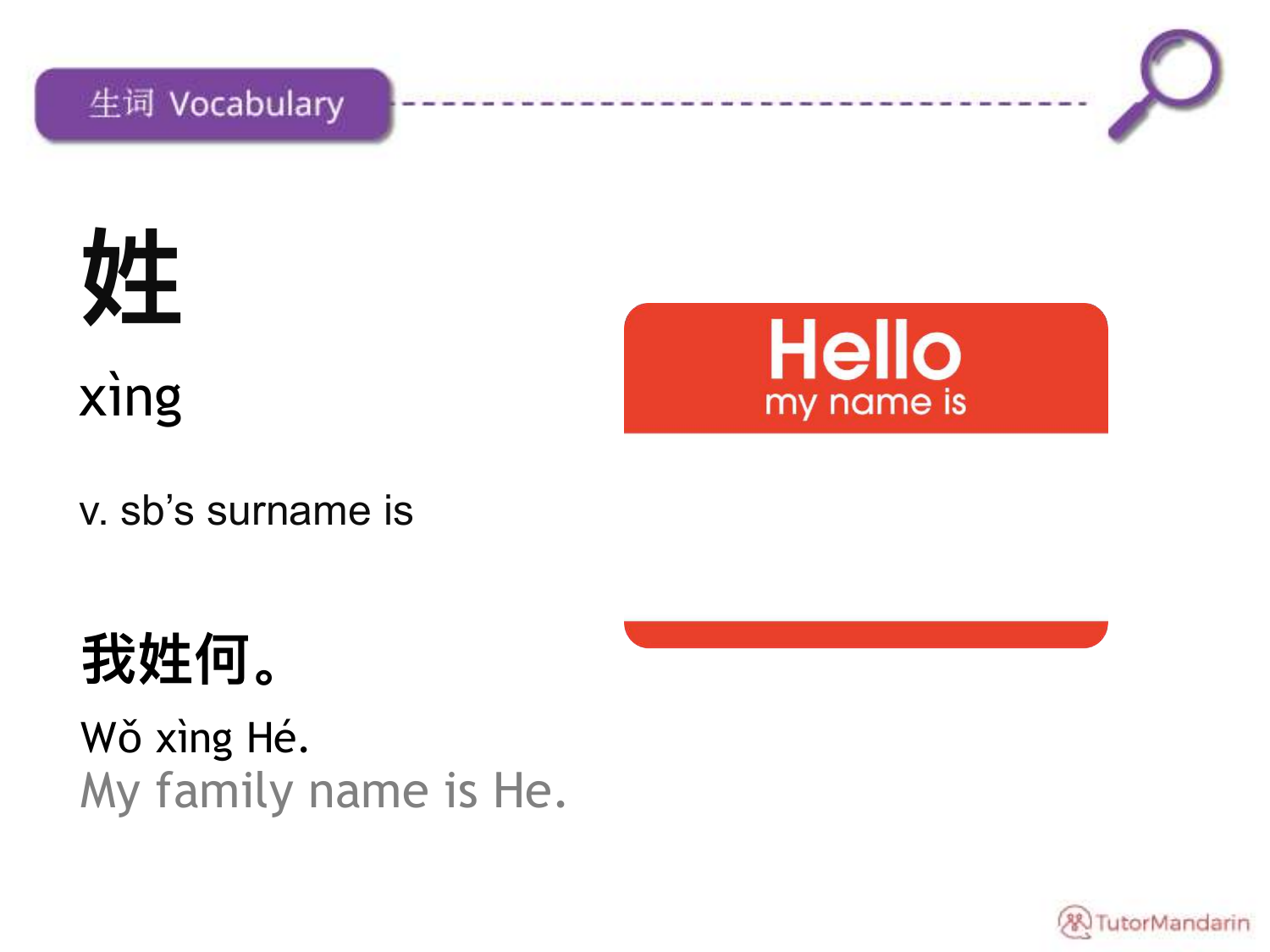

# 何 Hé

#### n. a Chinese surname

### 我姓何。

Wǒ xìng Hé. My family name is He.



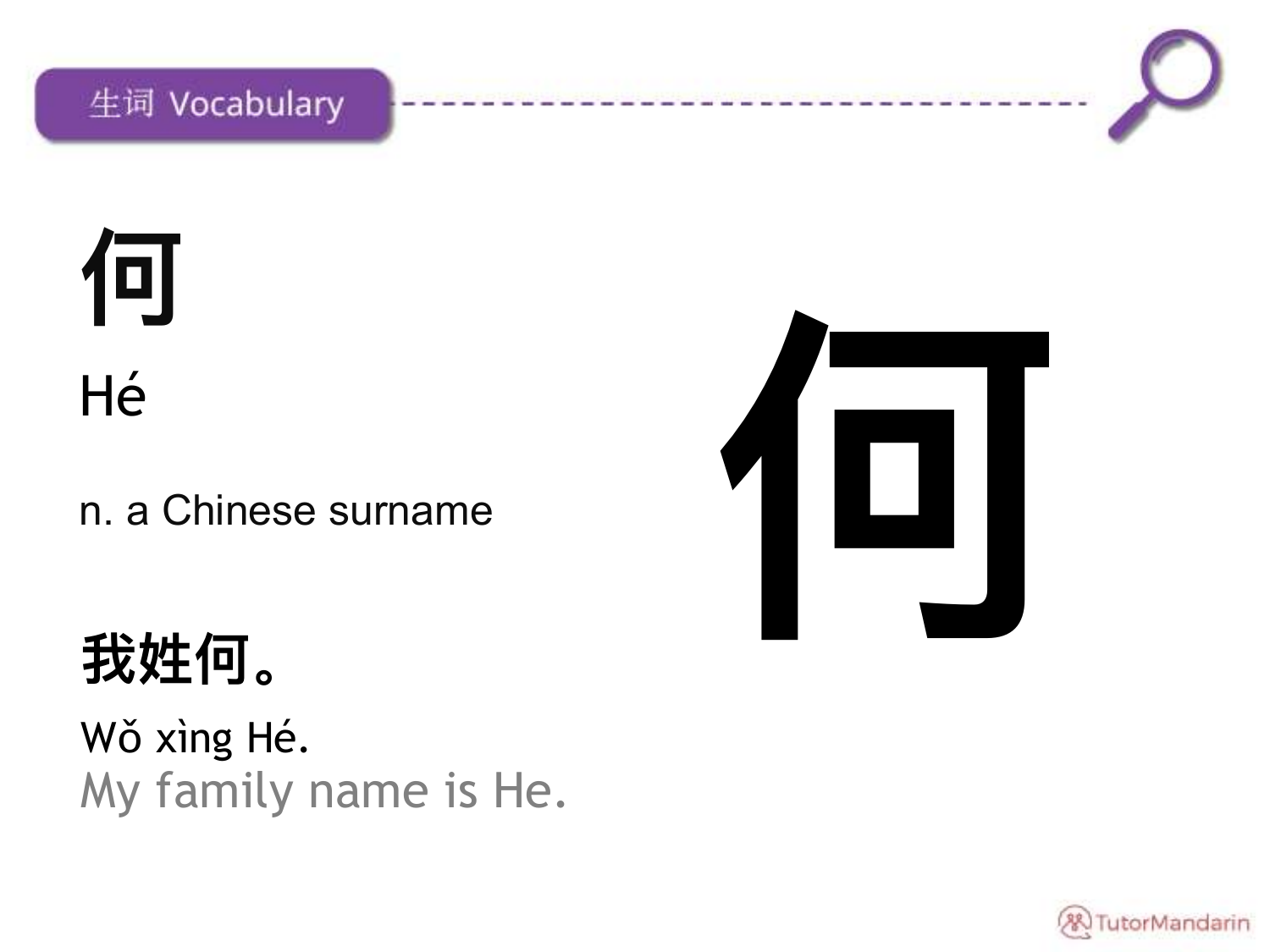

# 欣

 $x\bar{1}n$ 

n. (literary Chinese) joy (here) sb's given name

### 我叫何欣。

Wǒ jiào Hé Xīn. My name is He Xin.



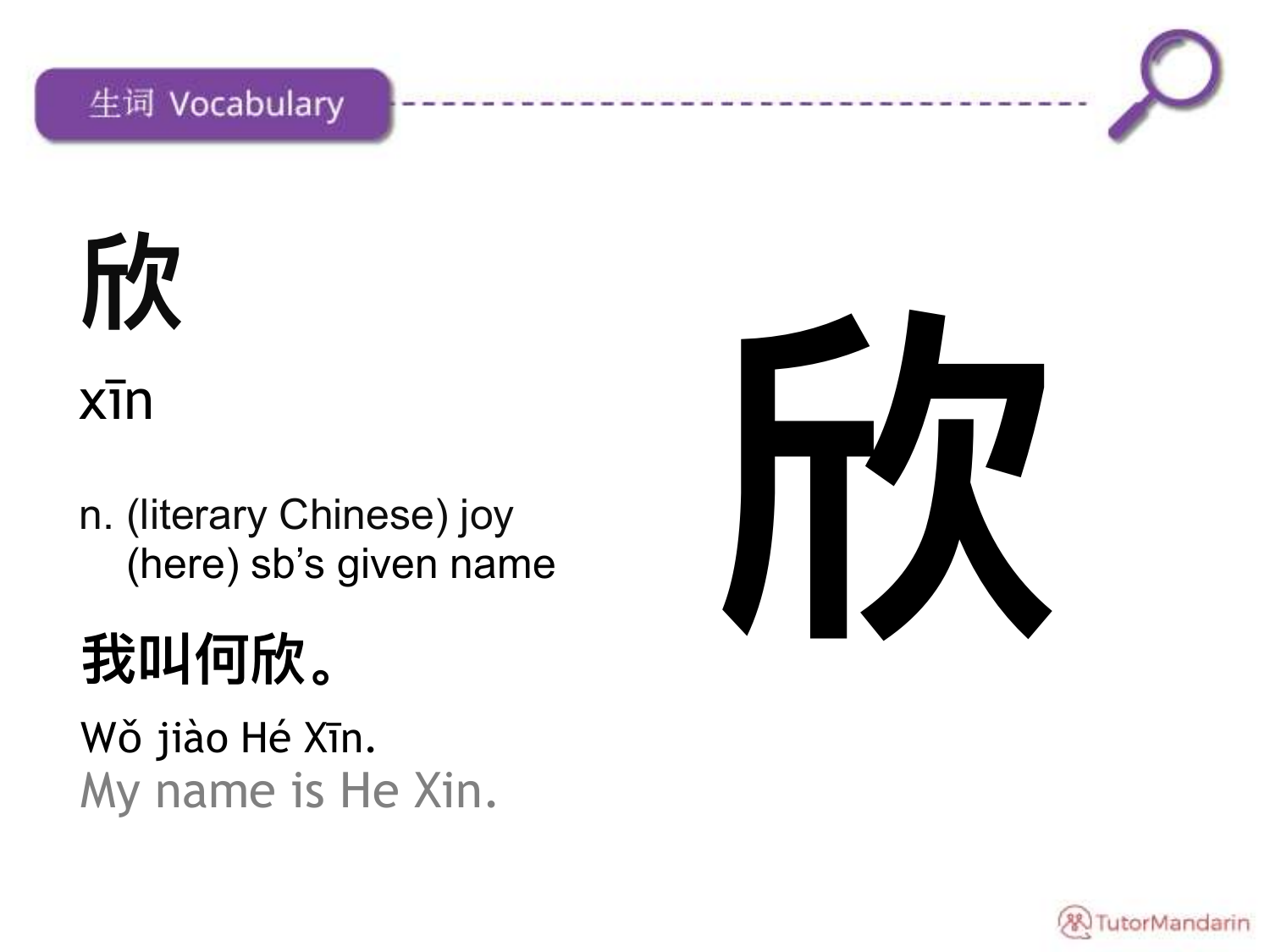



名字 míngzi

n. name



### 我的名字是何欣。

Wǒ de míngzi shì Hé Xīn.

My name is He Xin.

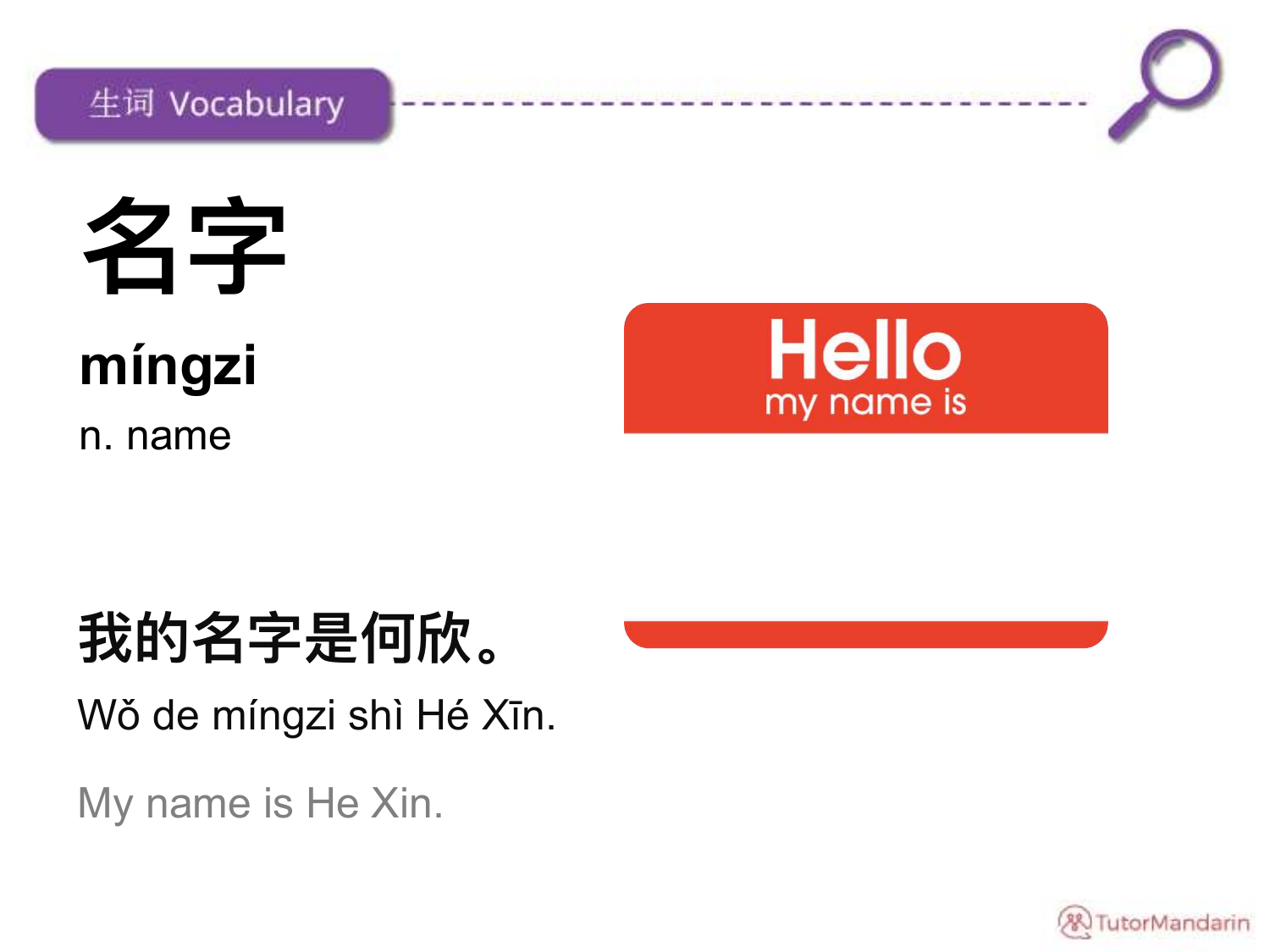

对不起 duibuqi

phrase. sorry; excuse me

### 对不起!

Duibuqi! Sorry!



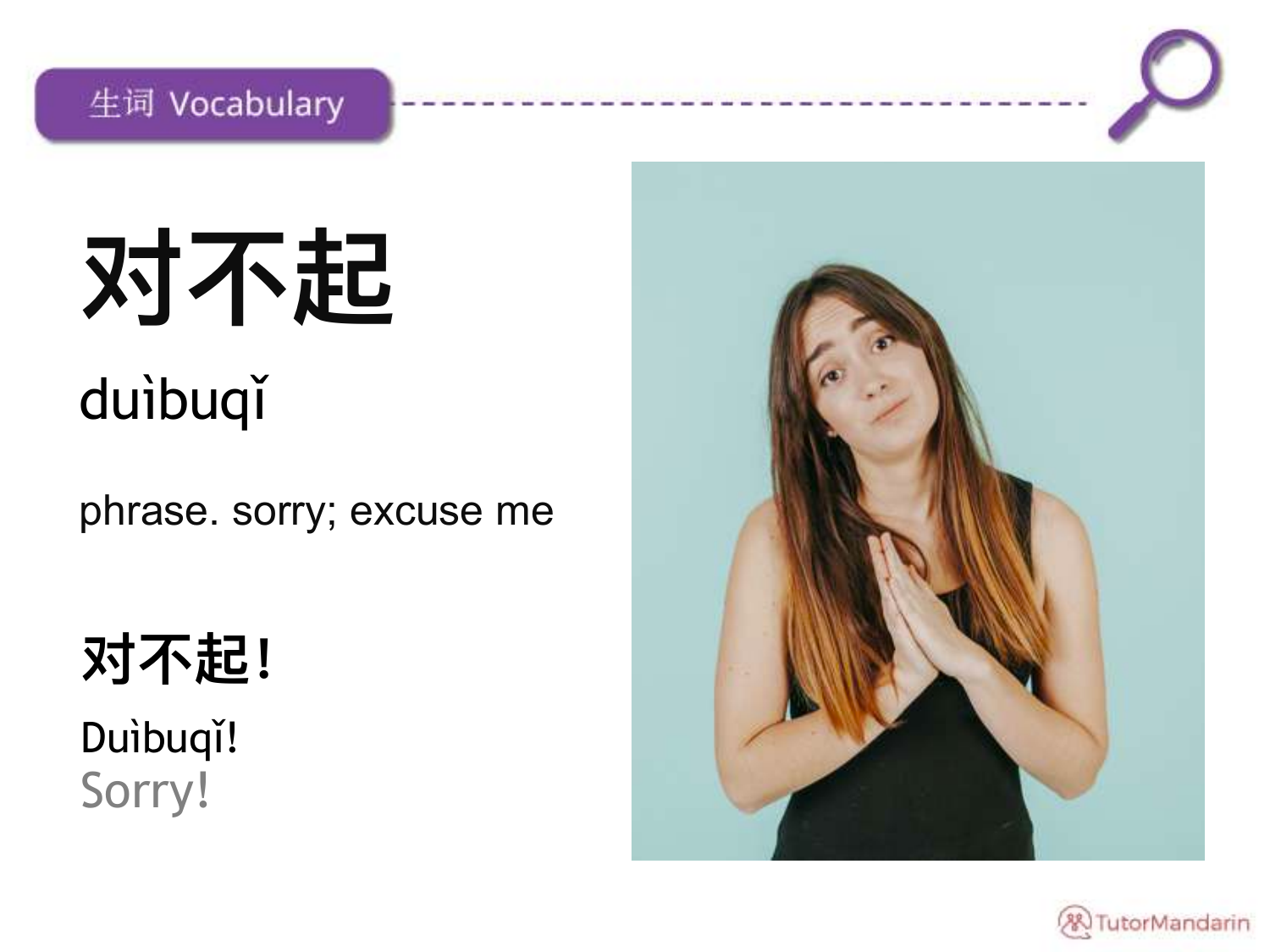



### méi guānxi

phrase. That's OK.

### **没关系!**

Méi guānxi! That's OK!



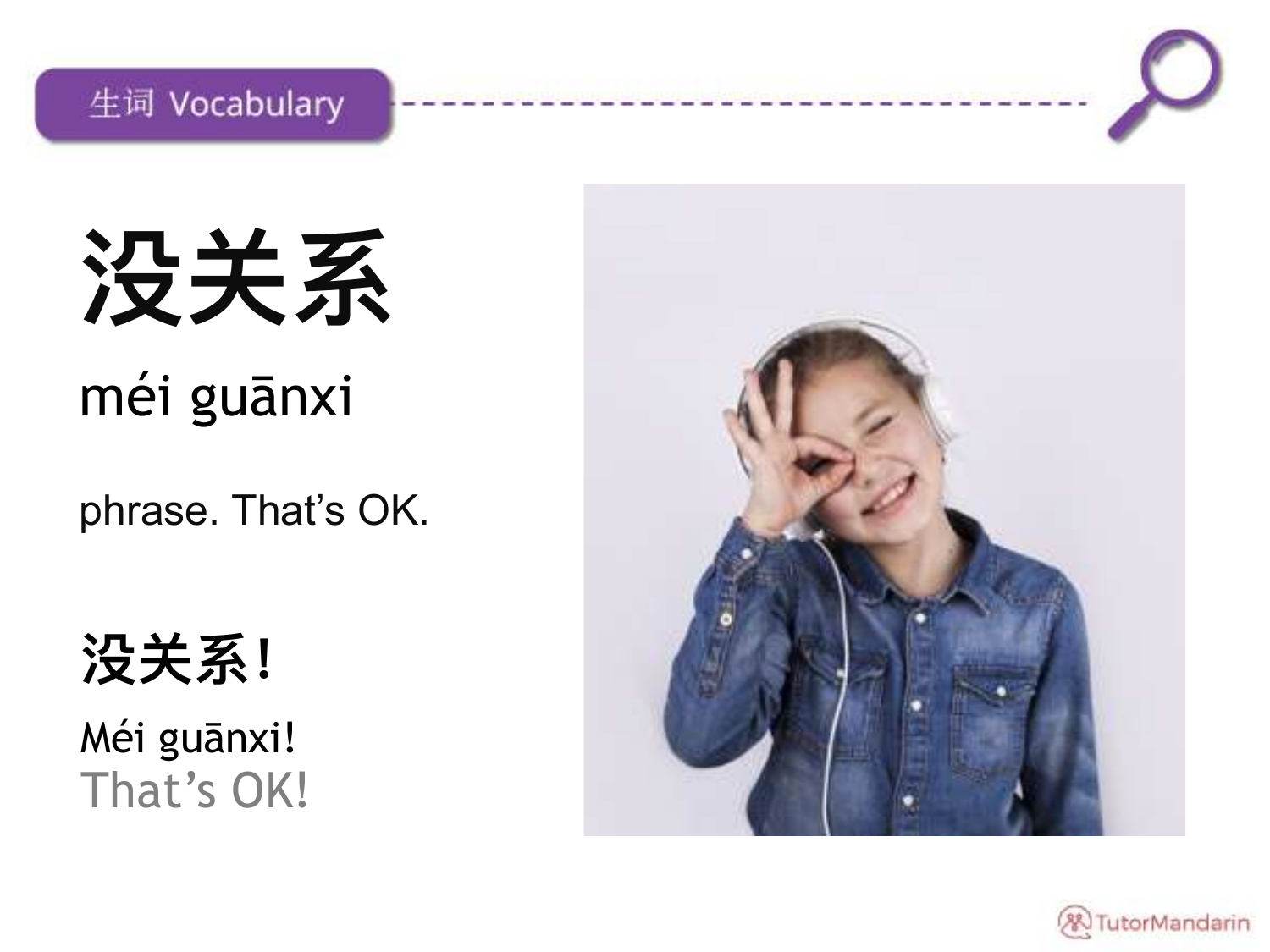

你好! Nǐ hǎo! Hello!



何欣 Hé Xīn He Xin

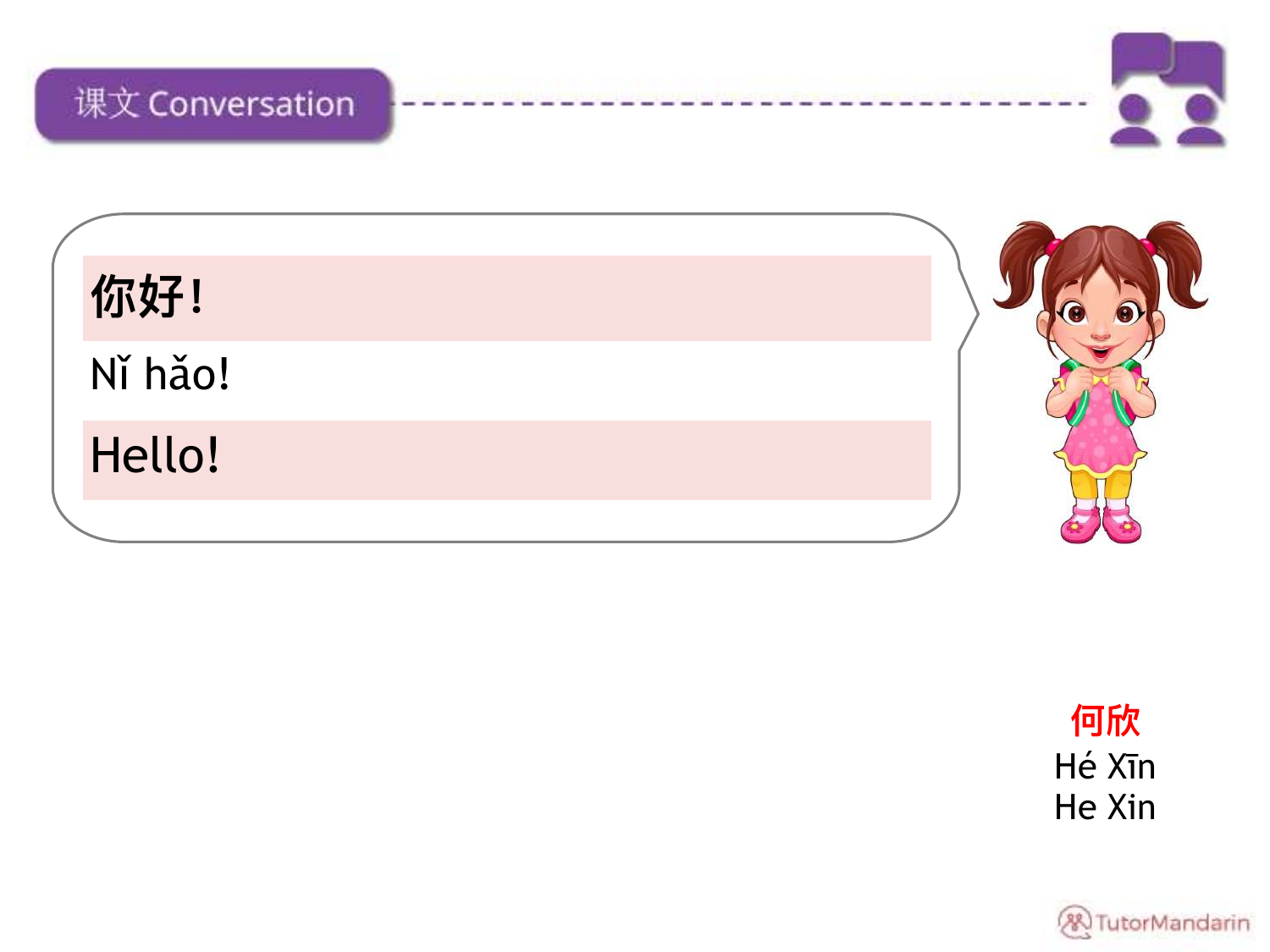

你好! Nǐ hǎo! Hello!



张文 Zhāng Wén **Zhang Wen** 

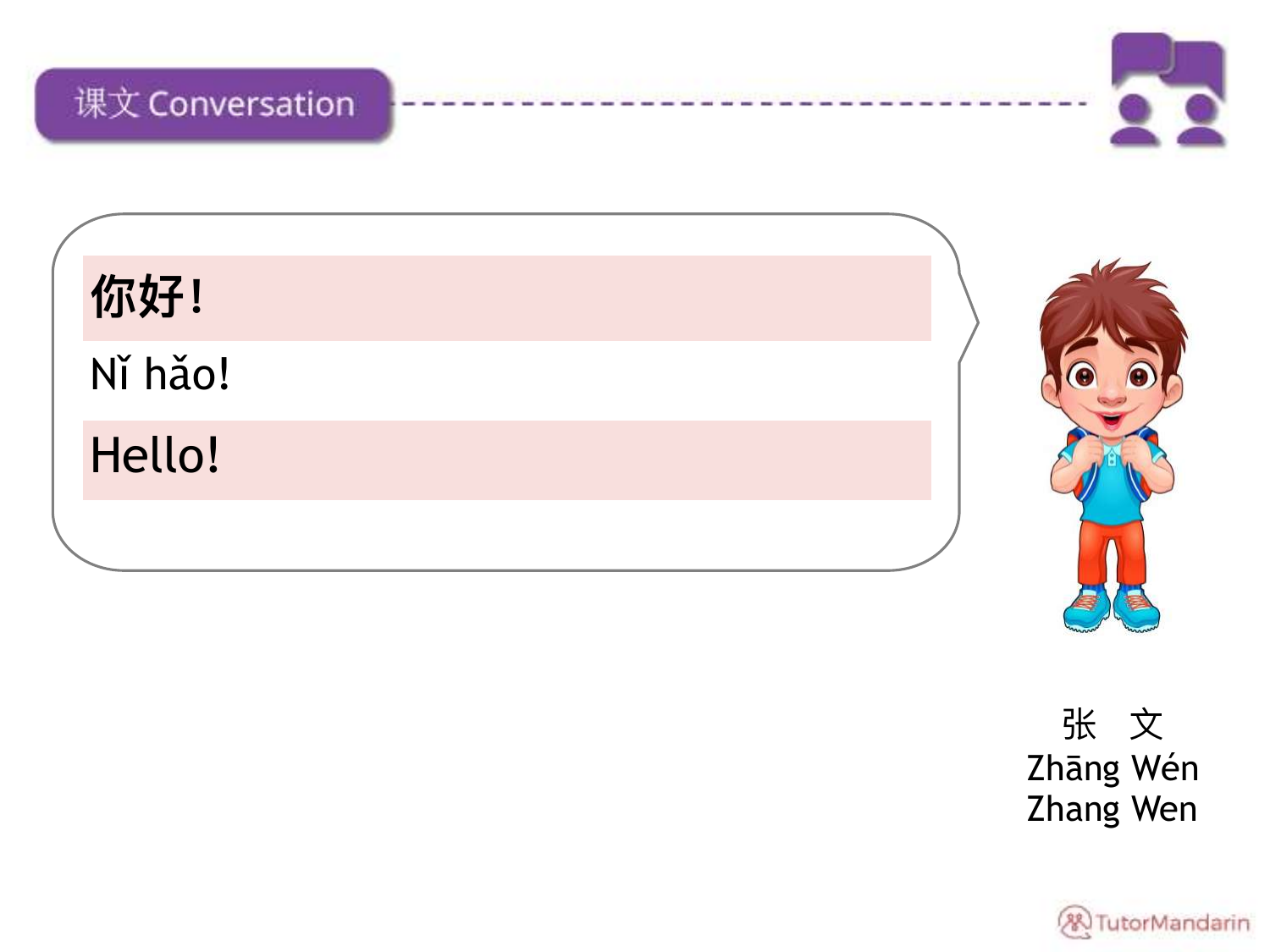

**我叫何欣。你叫什么名字?**

Wǒ jiào Hé Xīn. Nǐ jiào shénme míngzi?

I am He Xin. What's your name?



**何欣** Hé Xīn He Xin

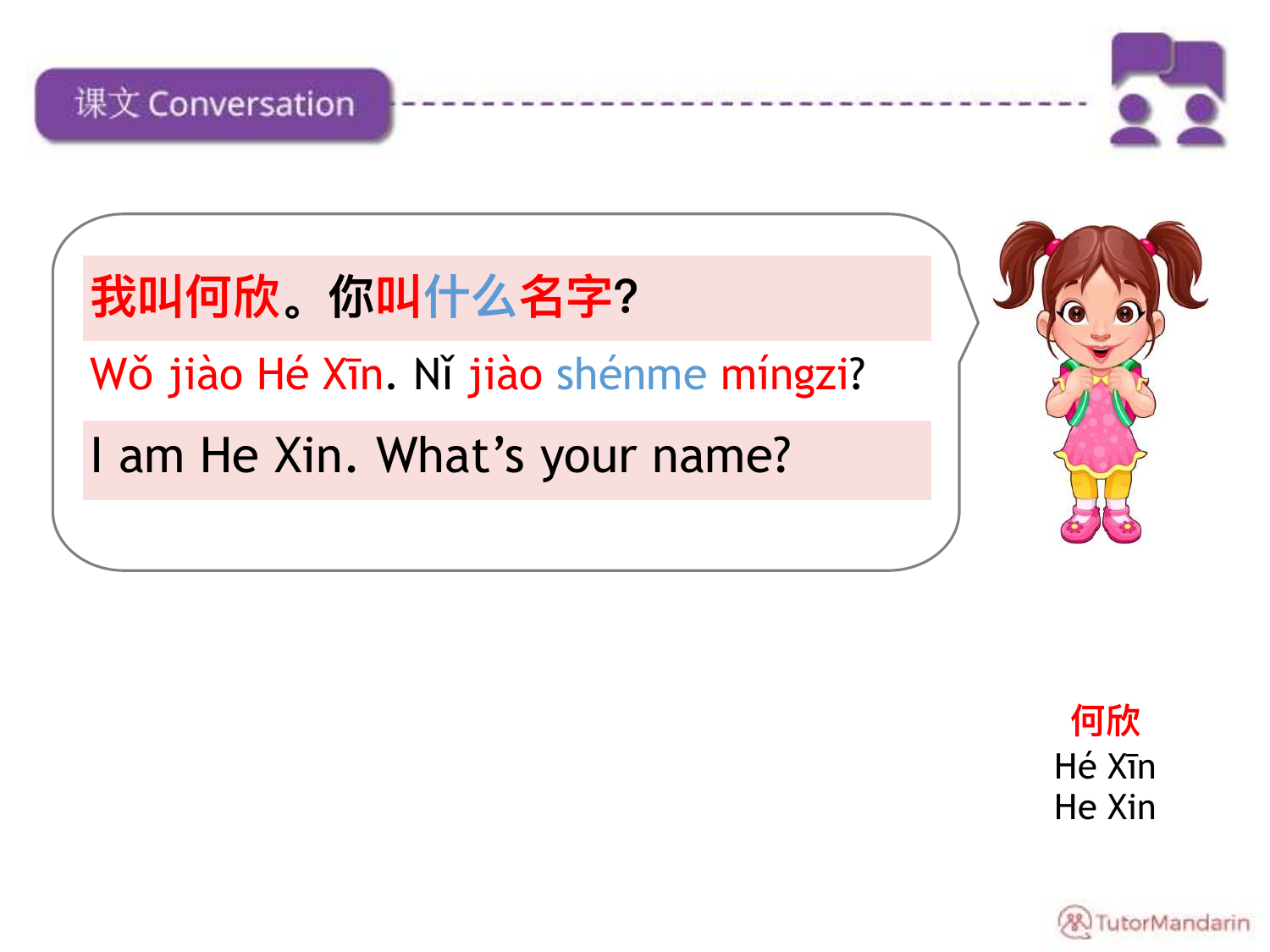

我姓张,叫张文。

Wǒ xìng Zhāng, jiào Zhāng Wén.

My last name is Zhang, and my (full) name is Zhang Wen.



张 文 Zhāng Wén Zhang Wen

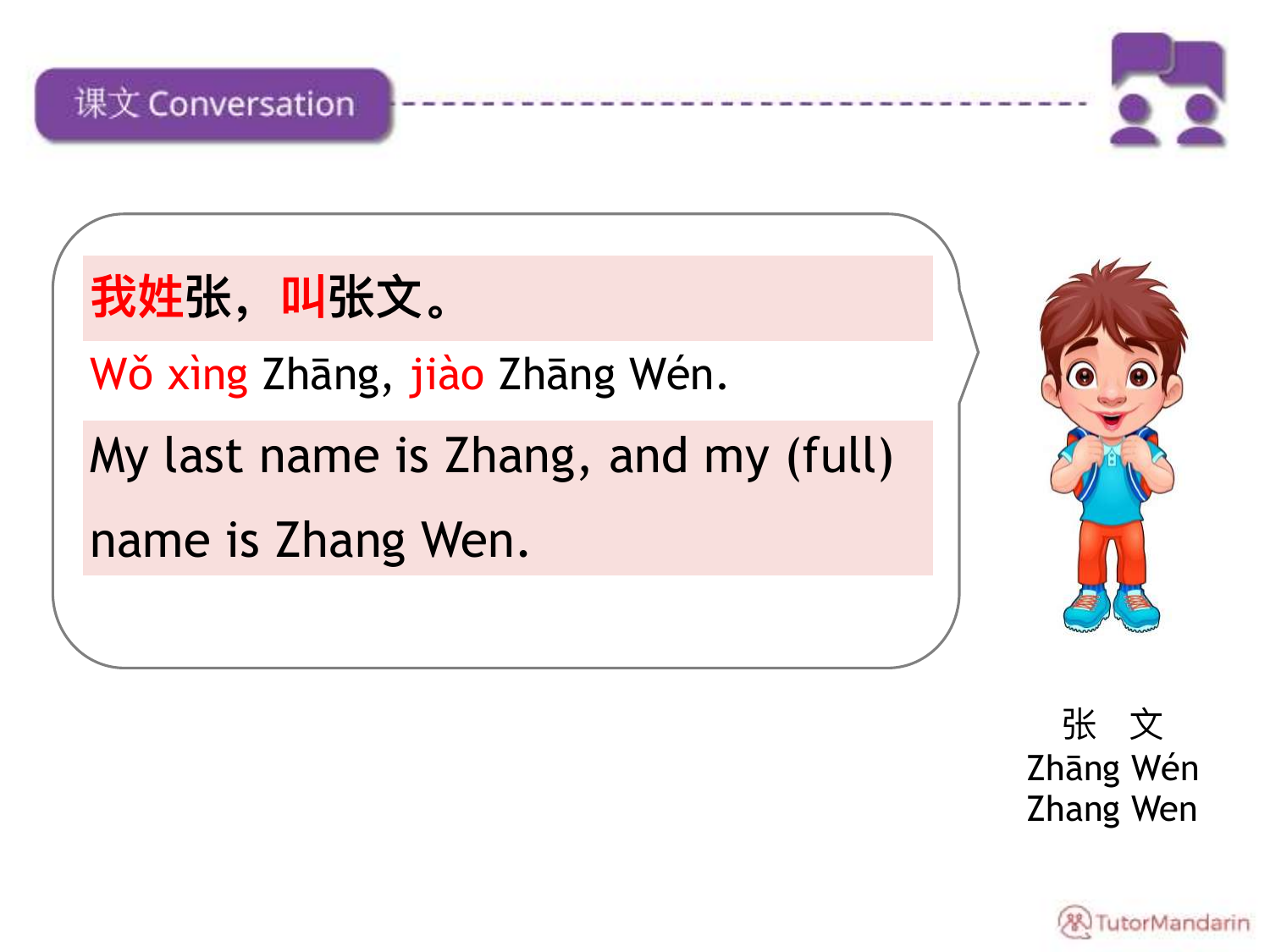



### Situation: He Xin's friend is asking her to go.

对不起! I have to go! Duibuqi! I have to go! Sorry! I have to go!



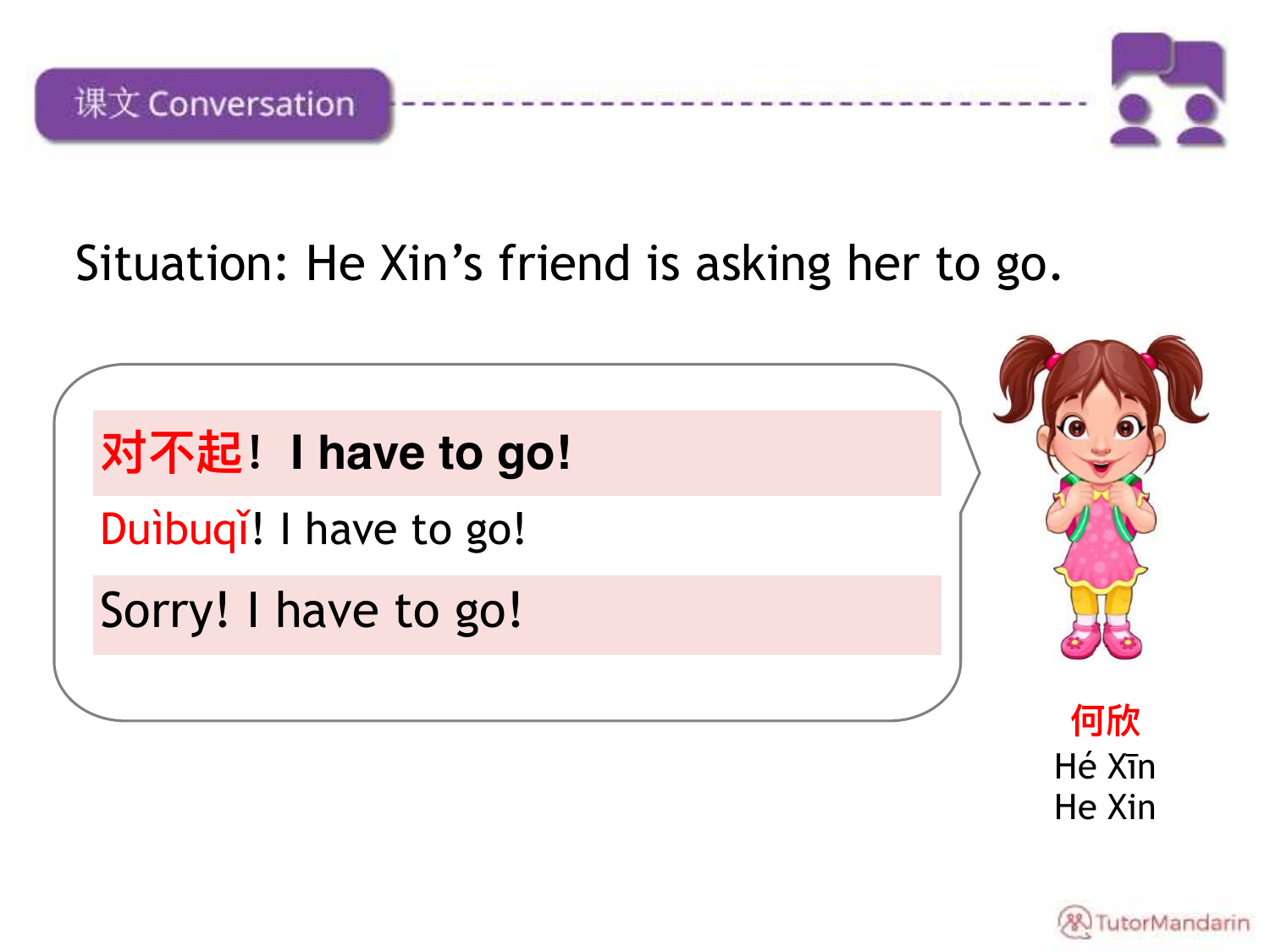

**没关系!**

Méi guānxi!

That's alright!



张 文 Zhāng Wén Zhang Wen

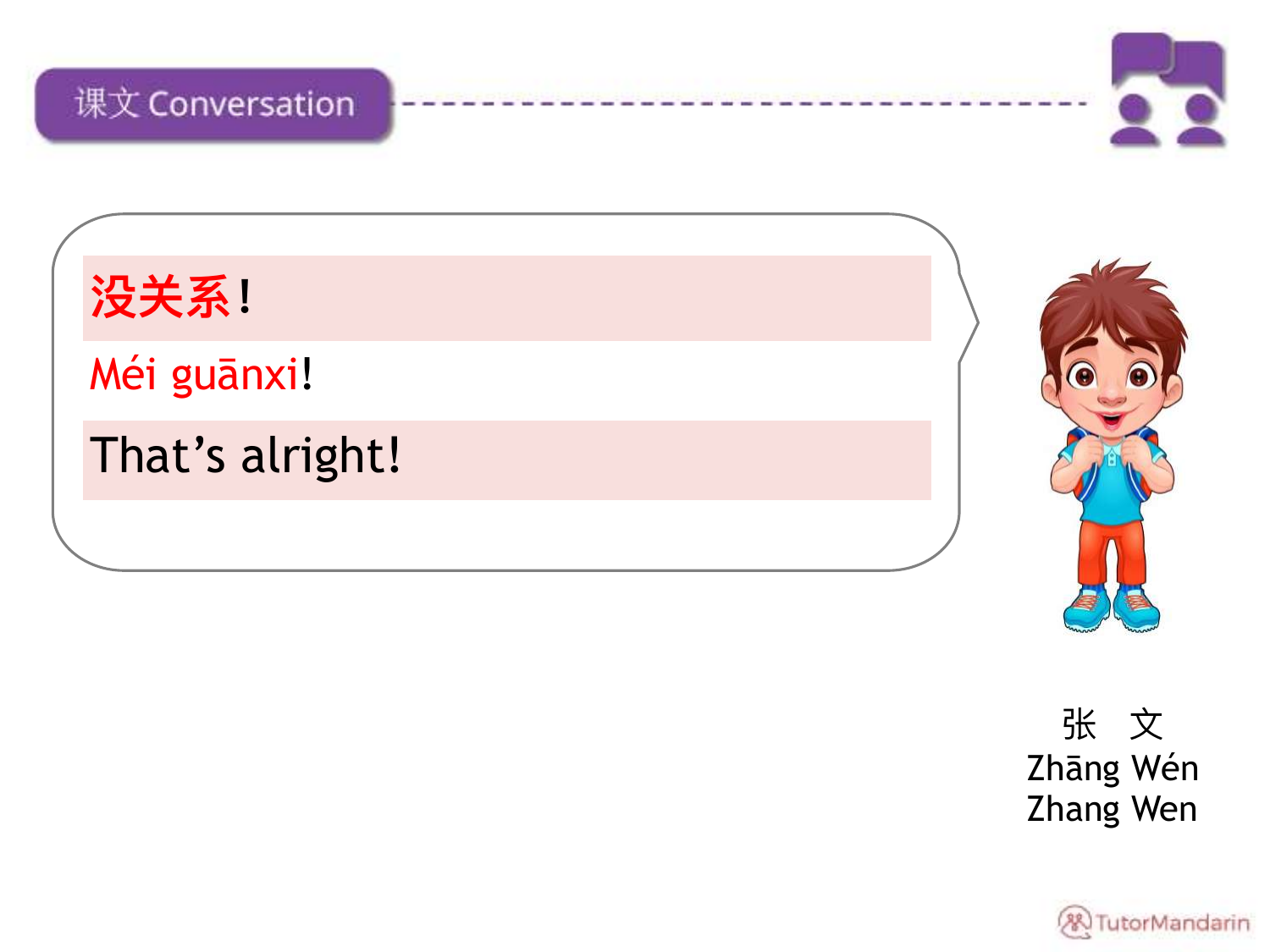语法 Grammar



# Asking a question with 什么

shénme Meaning "what"?

你叫什么名字? Nǐ jiào shénme míngzi? What's your name? 你姓什么? Nǐ xìng shénme? What's your last name?

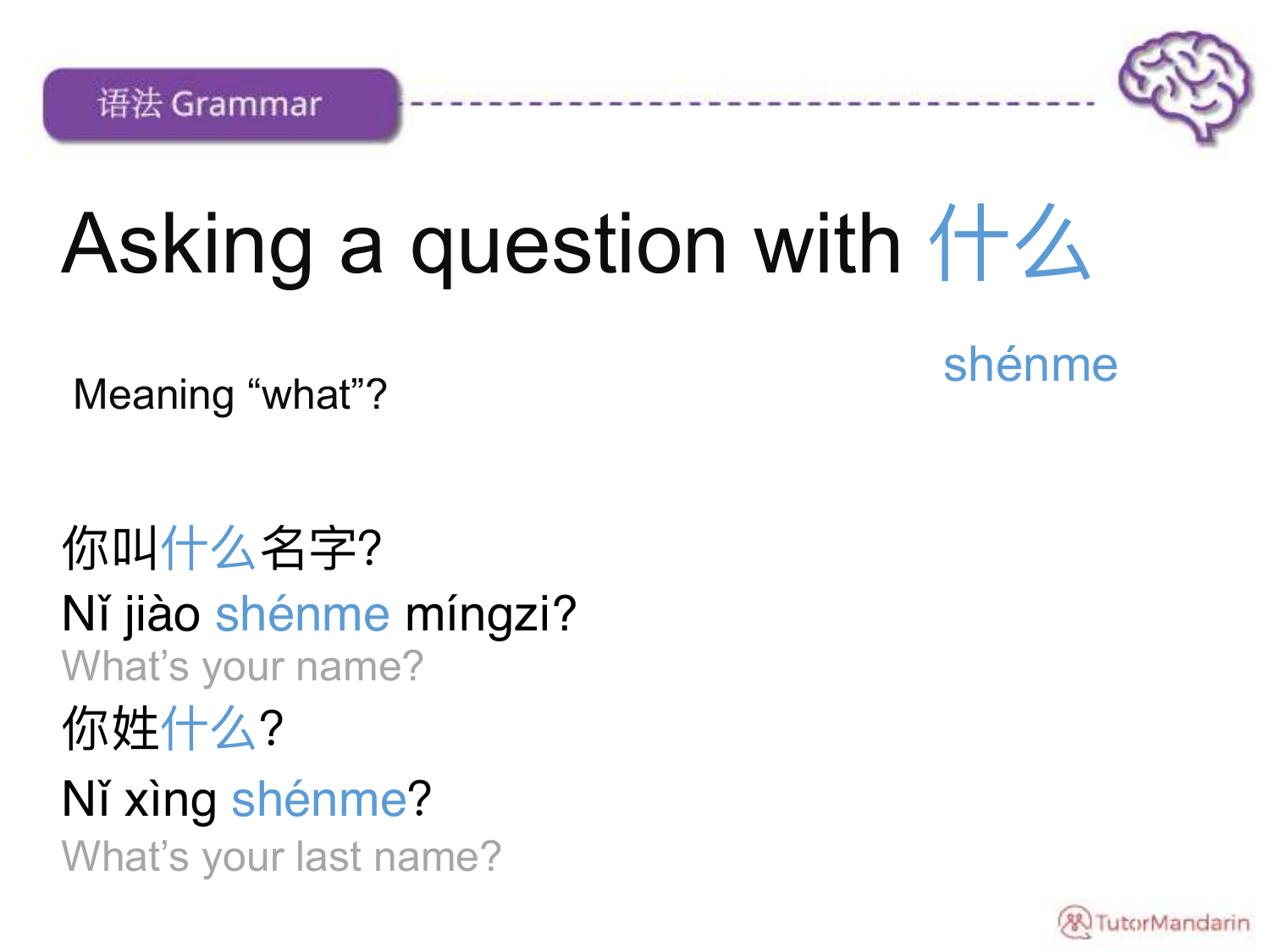



*Listen and answer*

# **1.你叫什么名字?**

## Nǐ jiào shénme míngzi?

### What's your name?

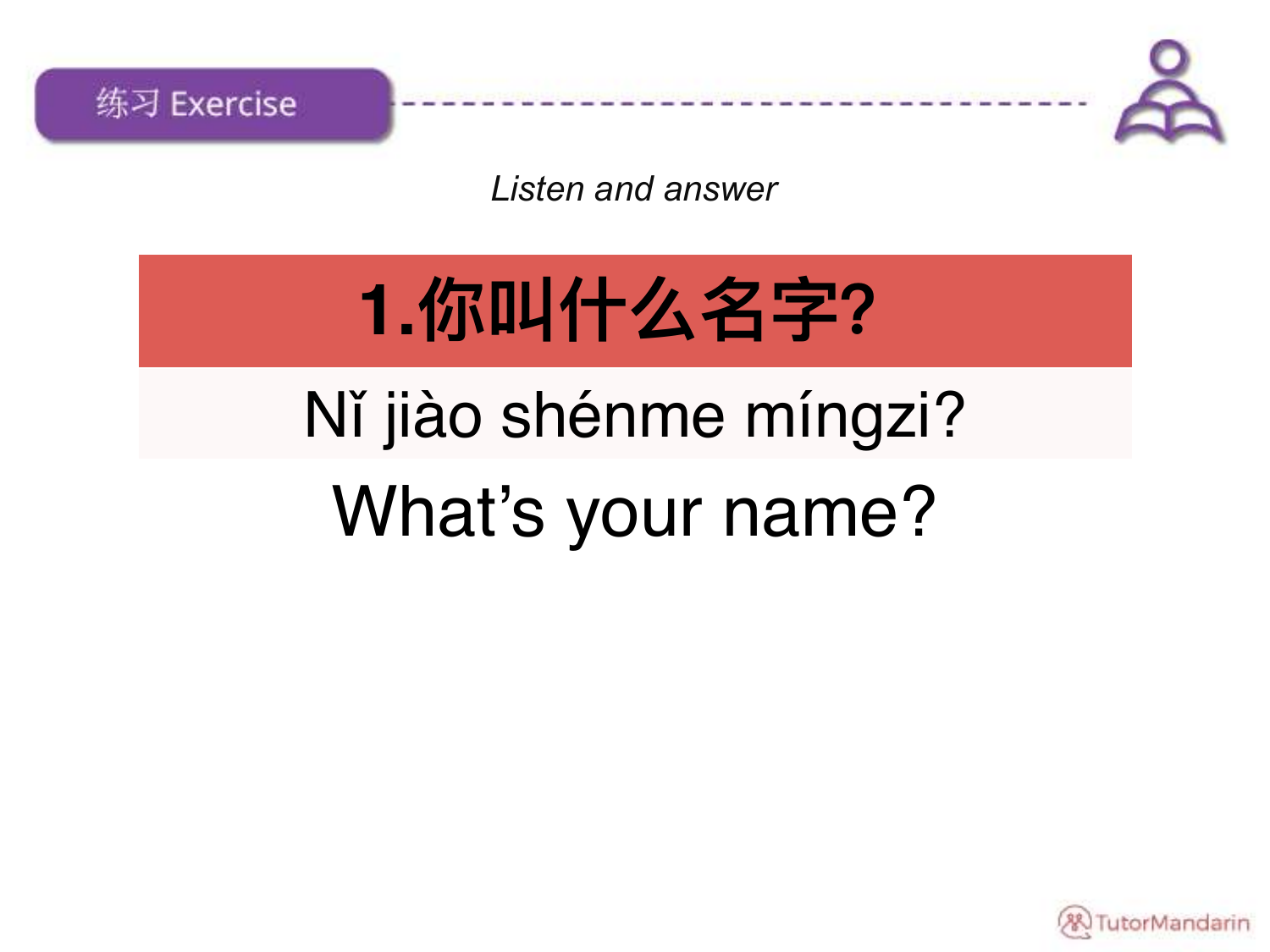

#### **Read aloud**

|    | a  | X  |   |
|----|----|----|---|
| zh | ch | sh | r |
|    |    | S  |   |

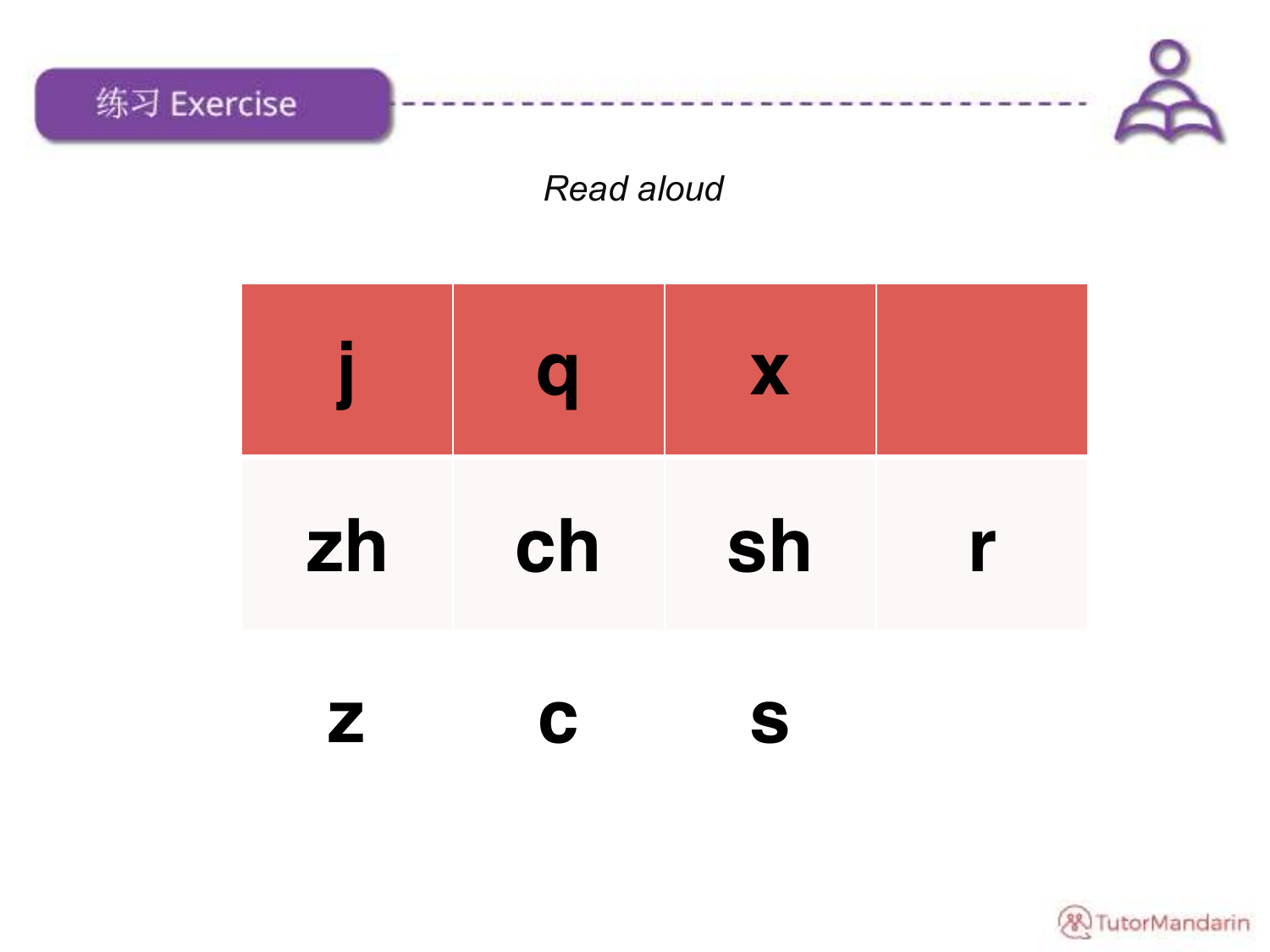

|             | qí  | XĬ  |    |
|-------------|-----|-----|----|
| $zh\bar{1}$ | chí | shǐ | rì |
| ΖI          | CÍ. | SĬ  |    |

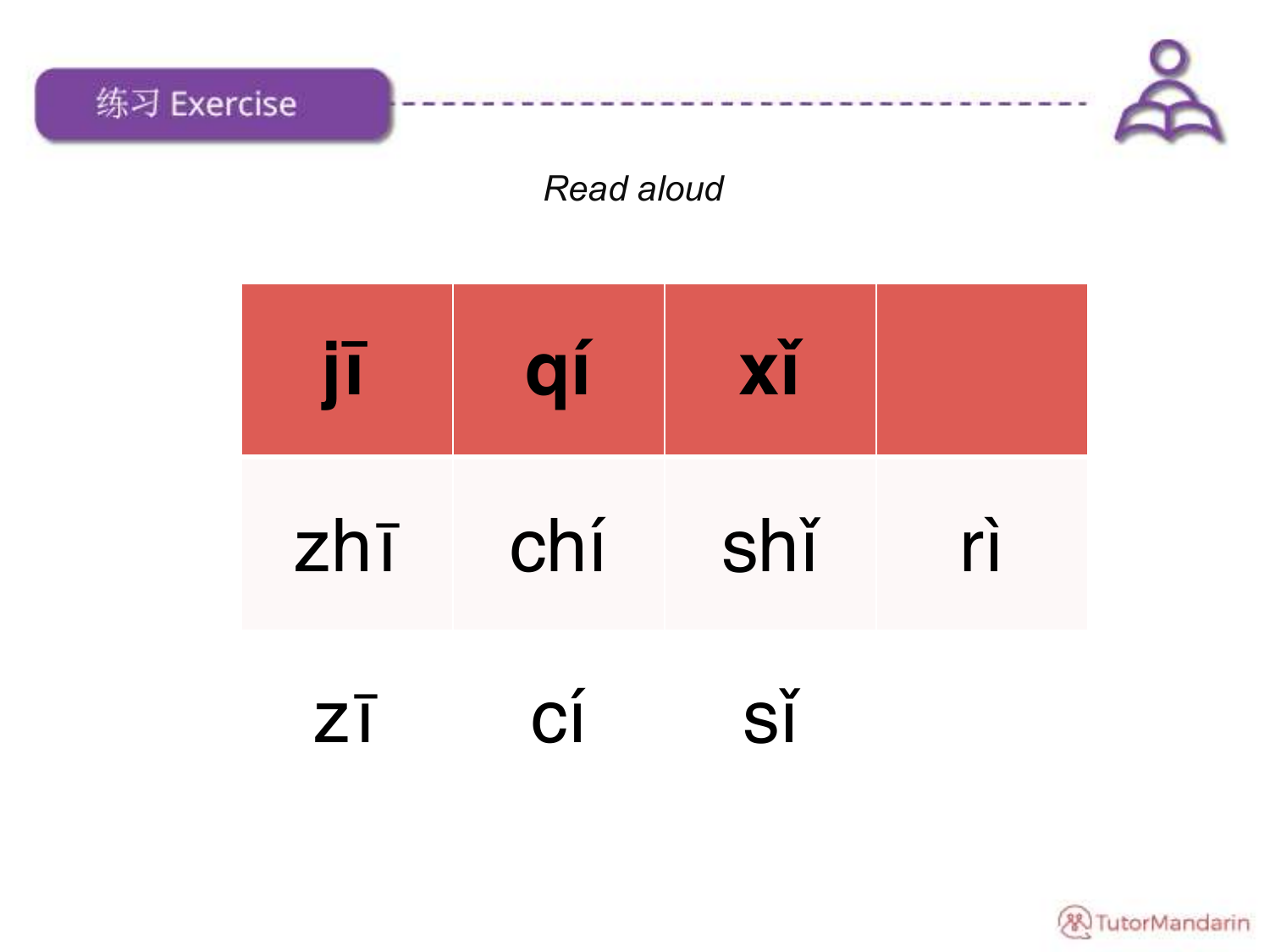



#### Listen to the tutor and choose the correct one



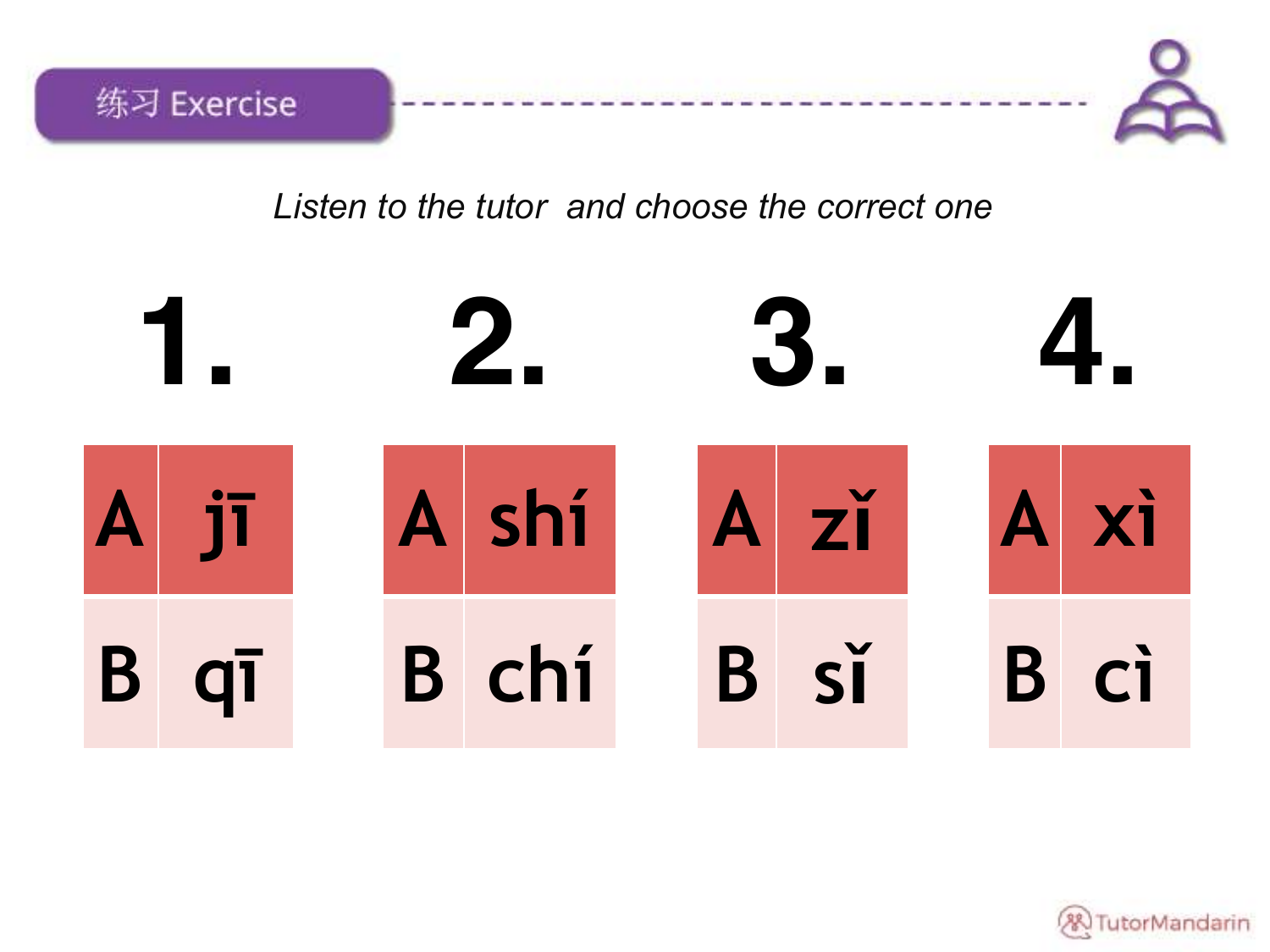#### 练习 Exercise





**& TutorMandarin**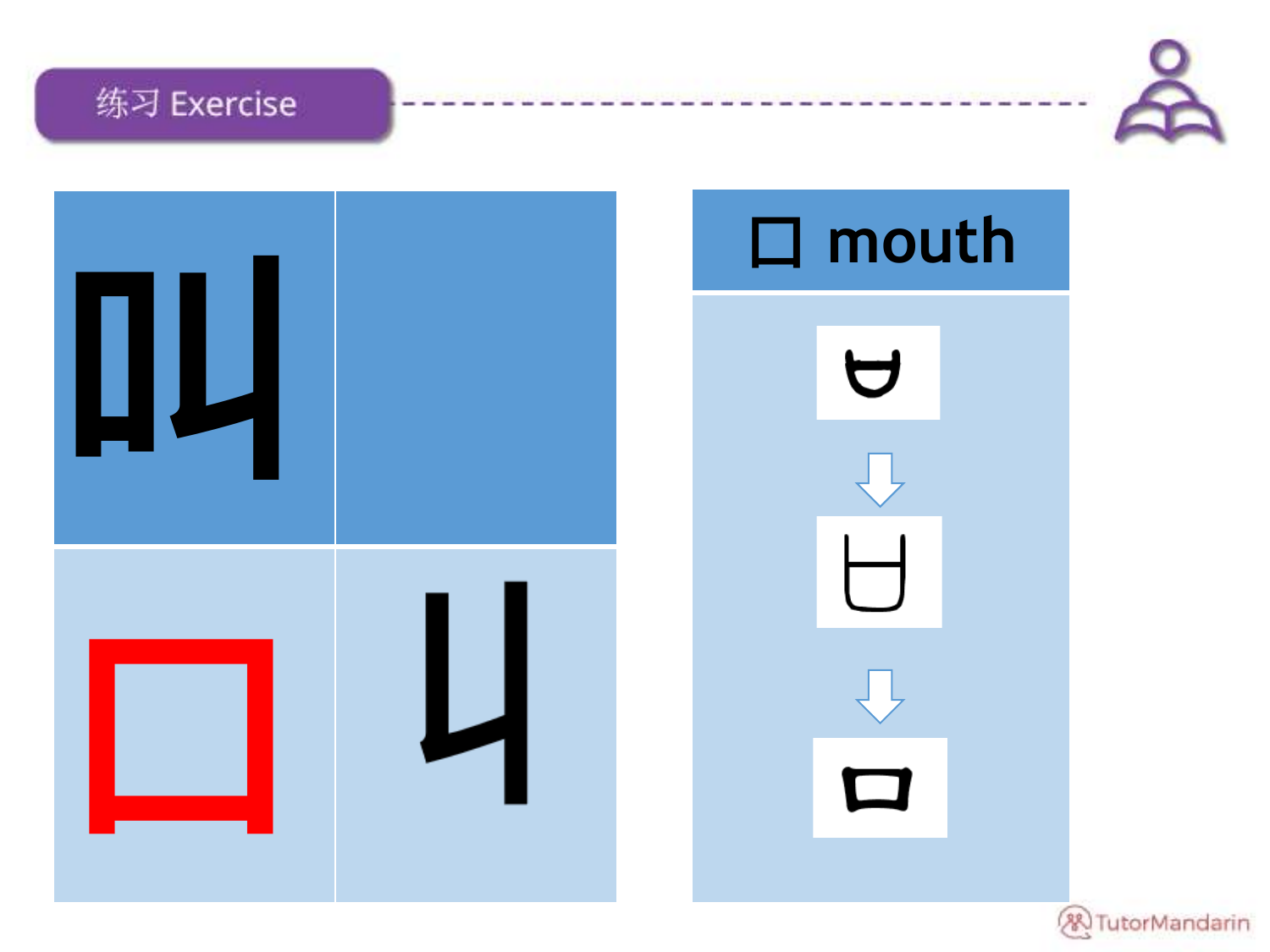







**& TutorMandarin**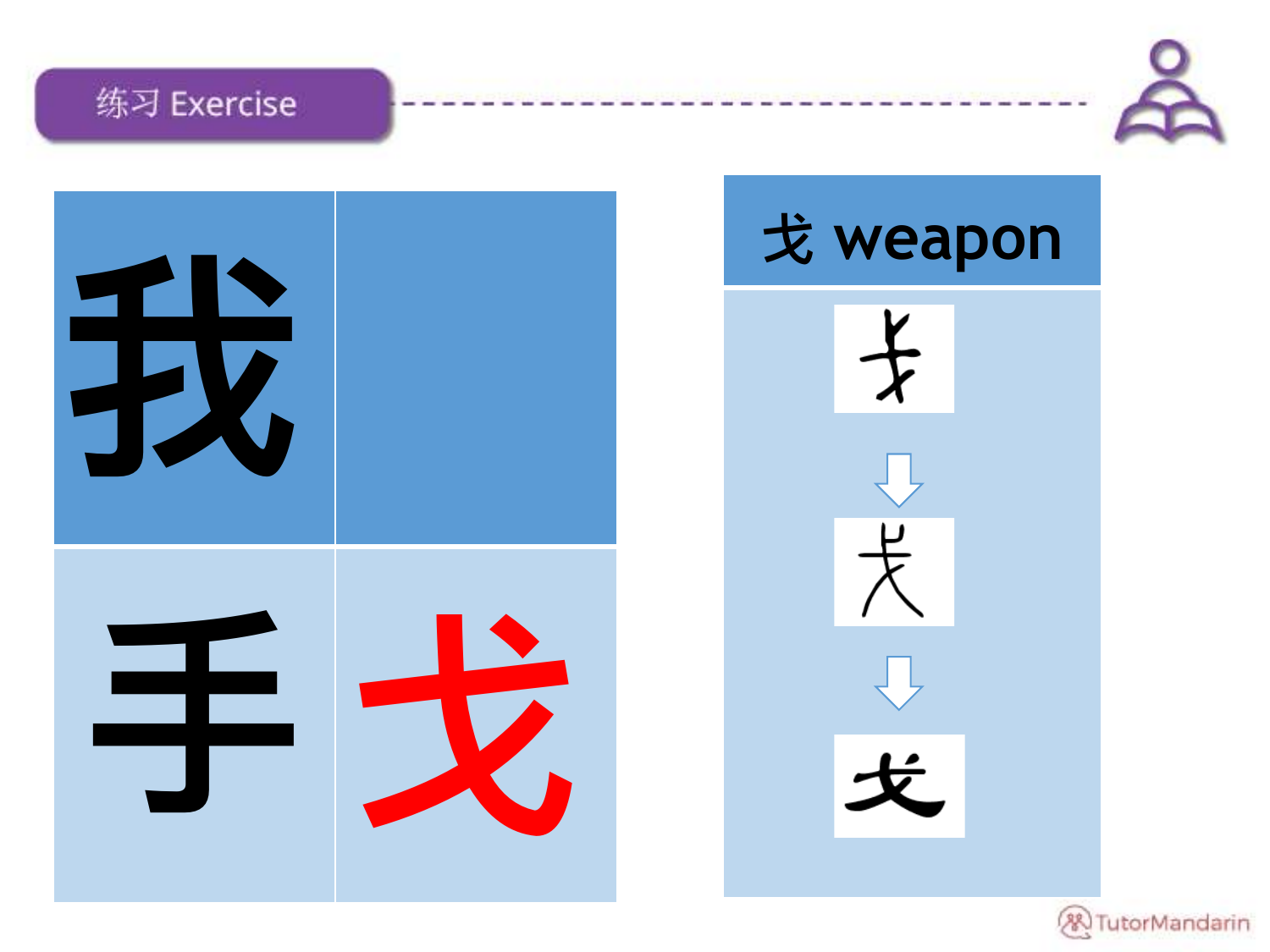#### 练习 Exercise





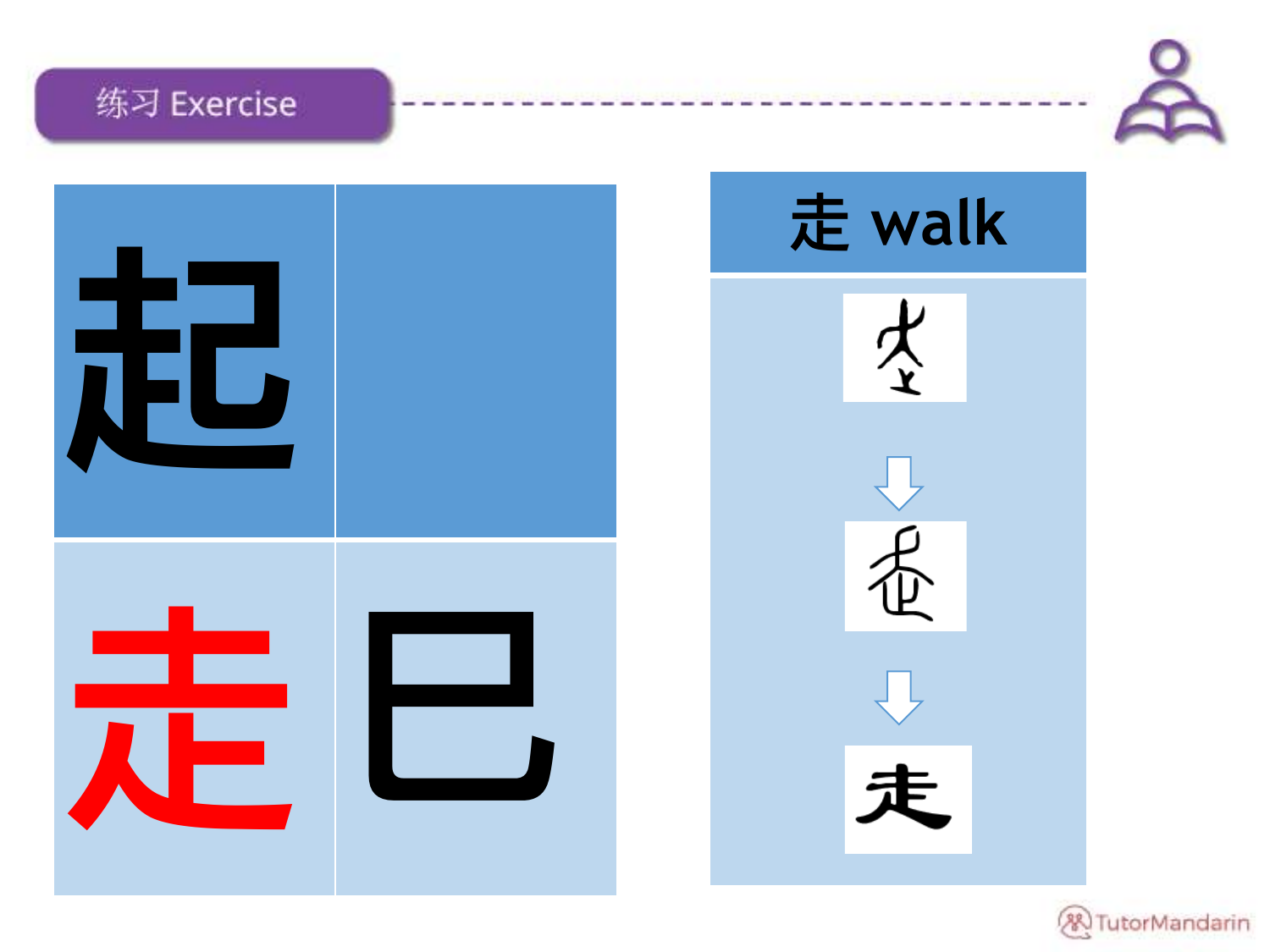

#### $PL$   $\Pi$  $TL$  $PI$  $72$  $\overline{2}$ 3 4 5 1



练习 Exercise

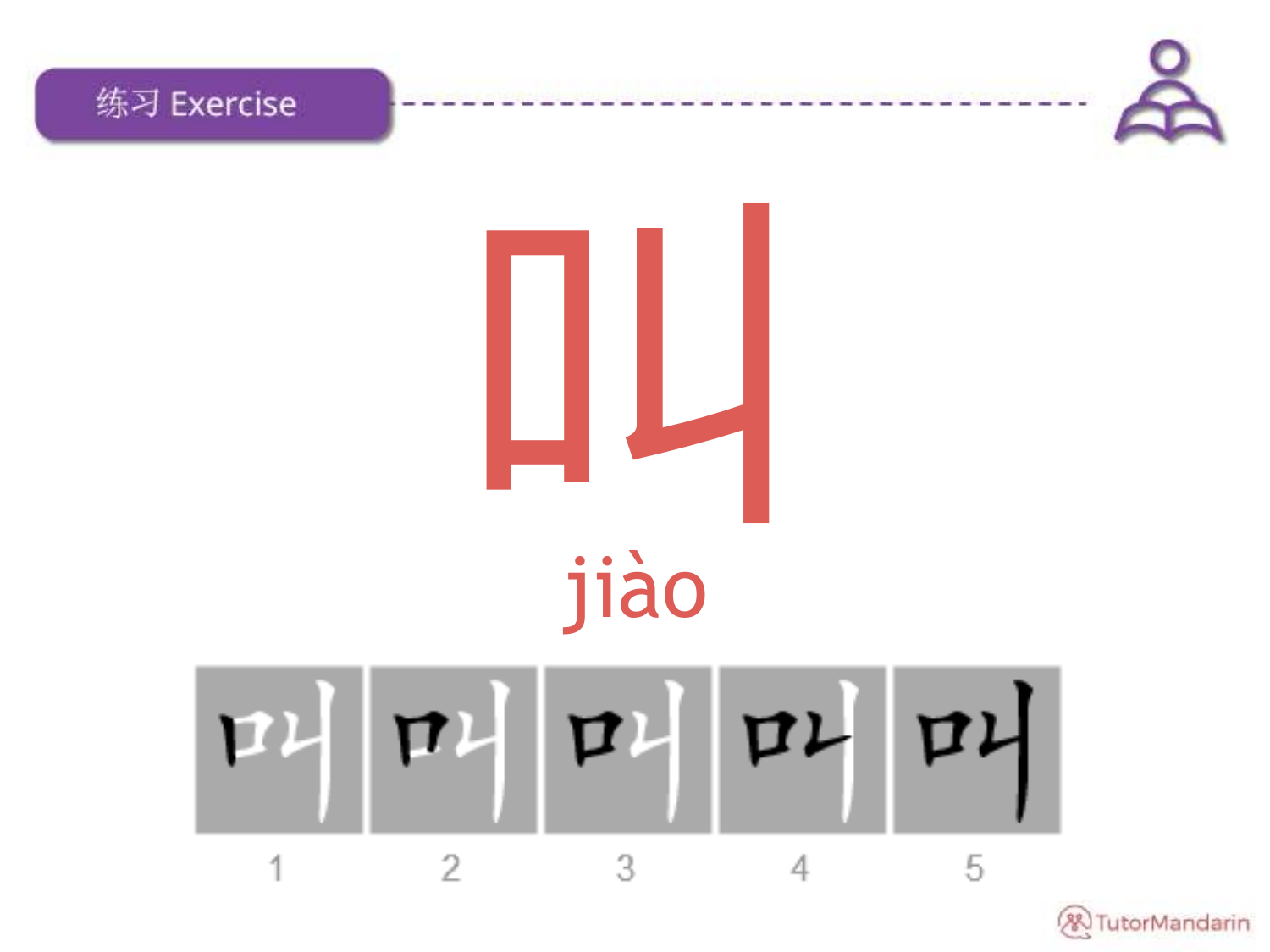





对对对 

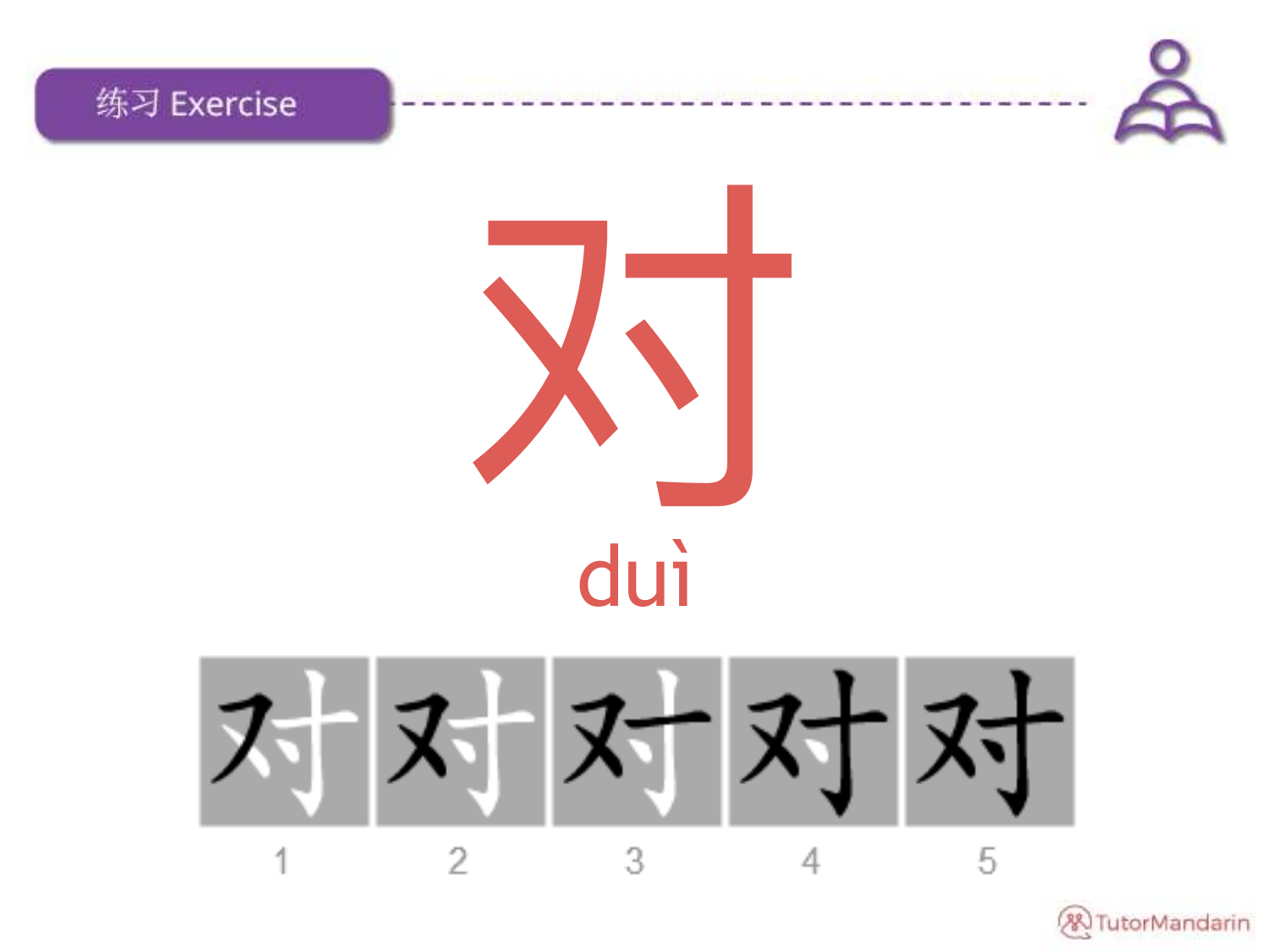